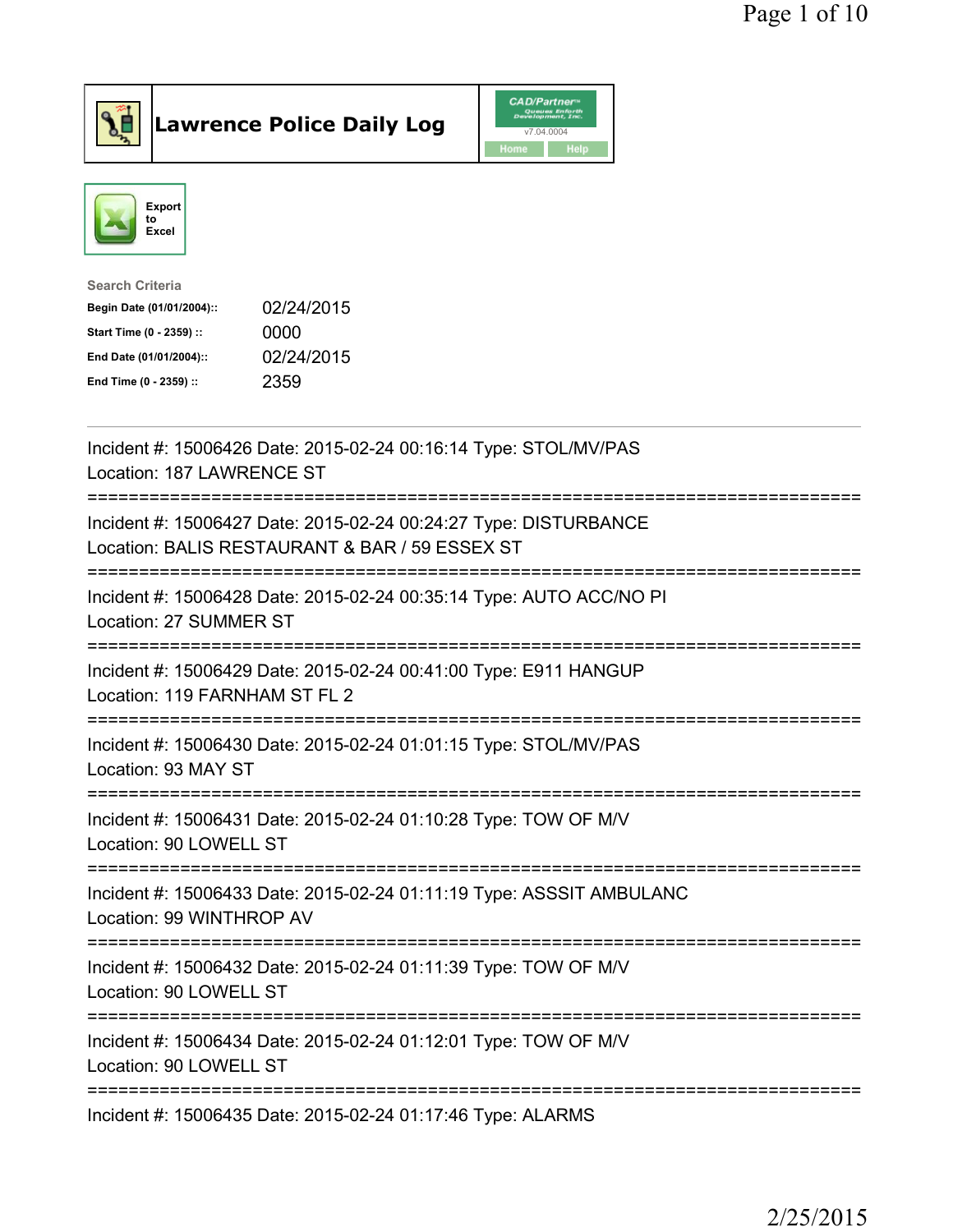Location: KENTUCKY FRIED CHICKEN / 490 S UNION ST =========================================================================== Incident #: 15006436 Date: 2015-02-24 01:27:15 Type: M/V STOP Location: MANCHESTER ST & WEST ST =========================================================================== Incident #: 15006437 Date: 2015-02-24 01:36:44 Type: M/V STOP Location: PARK ST & SPRUCE ST =========================================================================== Incident #: 15006438 Date: 2015-02-24 01:44:00 Type: M/V STOP Location: HIGH ST & PLEASANT ST =========================================================================== Incident #: 15006439 Date: 2015-02-24 01:49:45 Type: M/V STOP Location: BRADFORD ST & HAMPSHIRE ST =========================================================================== Incident #: 15006440 Date: 2015-02-24 01:51:55 Type: M/V STOP Location: JACKSON ST & KENDRICK ST =========================================================================== Incident #: 15006441 Date: 2015-02-24 01:55:31 Type: M/V STOP Location: APPLETON ST & METHUEN ST =========================================================================== Incident #: 15006442 Date: 2015-02-24 02:01:05 Type: M/V STOP Location: ANDOVER ST & S BROADWAY =========================================================================== Incident #: 15006443 Date: 2015-02-24 02:05:45 Type: SPECIAL CHECK Location: 678 HAVERHILL ST =========================================================================== Incident #: 15006444 Date: 2015-02-24 02:27:57 Type: ALARMS Location: KENTUCKY FRIED CHICKEN / 490 S UNION ST =========================================================================== Incident #: 15006445 Date: 2015-02-24 02:54:34 Type: GENERAL SERV Location: MANCHESTER ST & MAY ST =========================================================================== Incident #: 15006446 Date: 2015-02-24 03:06:15 Type: ALARMS Location: SHOWCASE CINEMA / 6 CHICKERING ST =========================================================================== Incident #: 15006447 Date: 2015-02-24 03:23:03 Type: ALARMS Location: 75 NEWTON ST =========================================================================== Incident #: 15006448 Date: 2015-02-24 03:25:12 Type: M/V STOP Location: BROADWAY & LOWELL ST =========================================================================== Incident #: 15006449 Date: 2015-02-24 03:36:29 Type: SPECIAL CHECK Location: 678 HAVERHILL ST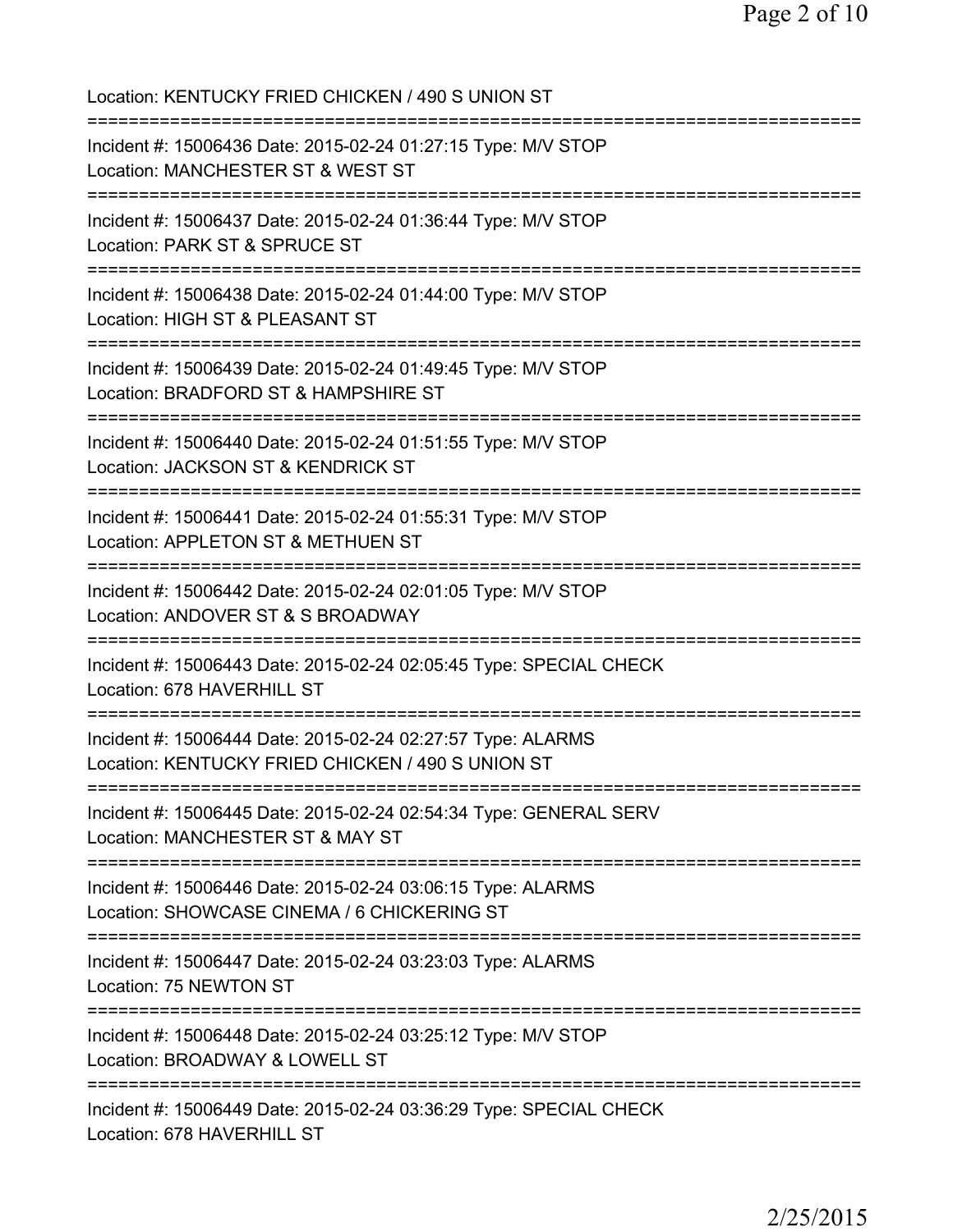| Incident #: 15006450 Date: 2015-02-24 04:01:09 Type: ALARMS<br>Location: ROLLINS SCHOOL / 451 HOWARD ST                                        |
|------------------------------------------------------------------------------------------------------------------------------------------------|
| Incident #: 15006451 Date: 2015-02-24 06:33:13 Type: HIT & RUN M/V<br>Location: 185 NEWBURY ST                                                 |
| Incident #: 15006452 Date: 2015-02-24 07:30:38 Type: M/V STOP<br><b>Location: PARKER ST</b>                                                    |
| Incident #: 15006453 Date: 2015-02-24 07:38:30 Type: MV/BLOCKING<br>Location: 73 MANN ST                                                       |
| Incident #: 15006454 Date: 2015-02-24 08:00:15 Type: TOW OF M/V<br>Location: 76 CENTRE ST                                                      |
| Incident #: 15006455 Date: 2015-02-24 08:14:32 Type: CK WELL BEING<br>Location: 26 MARGIN ST                                                   |
| :============================<br>Incident #: 15006456 Date: 2015-02-24 08:35:37 Type: AUTO ACC/PI<br>Location: BROADWAY & WATER ST<br>======== |
| Incident #: 15006457 Date: 2015-02-24 09:39:52 Type: ALARMS<br>Location: 89 BELKNAP ST                                                         |
| Incident #: 15006458 Date: 2015-02-24 09:47:00 Type: 209A/VIOLATION<br>Location: 50 ISLAND ST #511                                             |
| Incident #: 15006459 Date: 2015-02-24 09:56:41 Type: AUTO ACC/UNK PI<br>Location: 114                                                          |
| Incident #: 15006460 Date: 2015-02-24 10:05:45 Type: AUTO ACC/PI<br>Location: ARLINGTON ST & LAWRENCE ST                                       |
| Incident #: 15006461 Date: 2015-02-24 10:21:35 Type: 209A/SERVE<br>Location: 209 CARLETON ST                                                   |
| Incident #: 15006462 Date: 2015-02-24 10:22:10 Type: MV/BLOCKING<br>Location: BENNETT ST & MEDFORD ST                                          |
| Incident #: 15006463 Date: 2015-02-24 10:24:36 Type: CK WELL BEING<br>Location: 2 SPRINGFIELD ST #6                                            |
|                                                                                                                                                |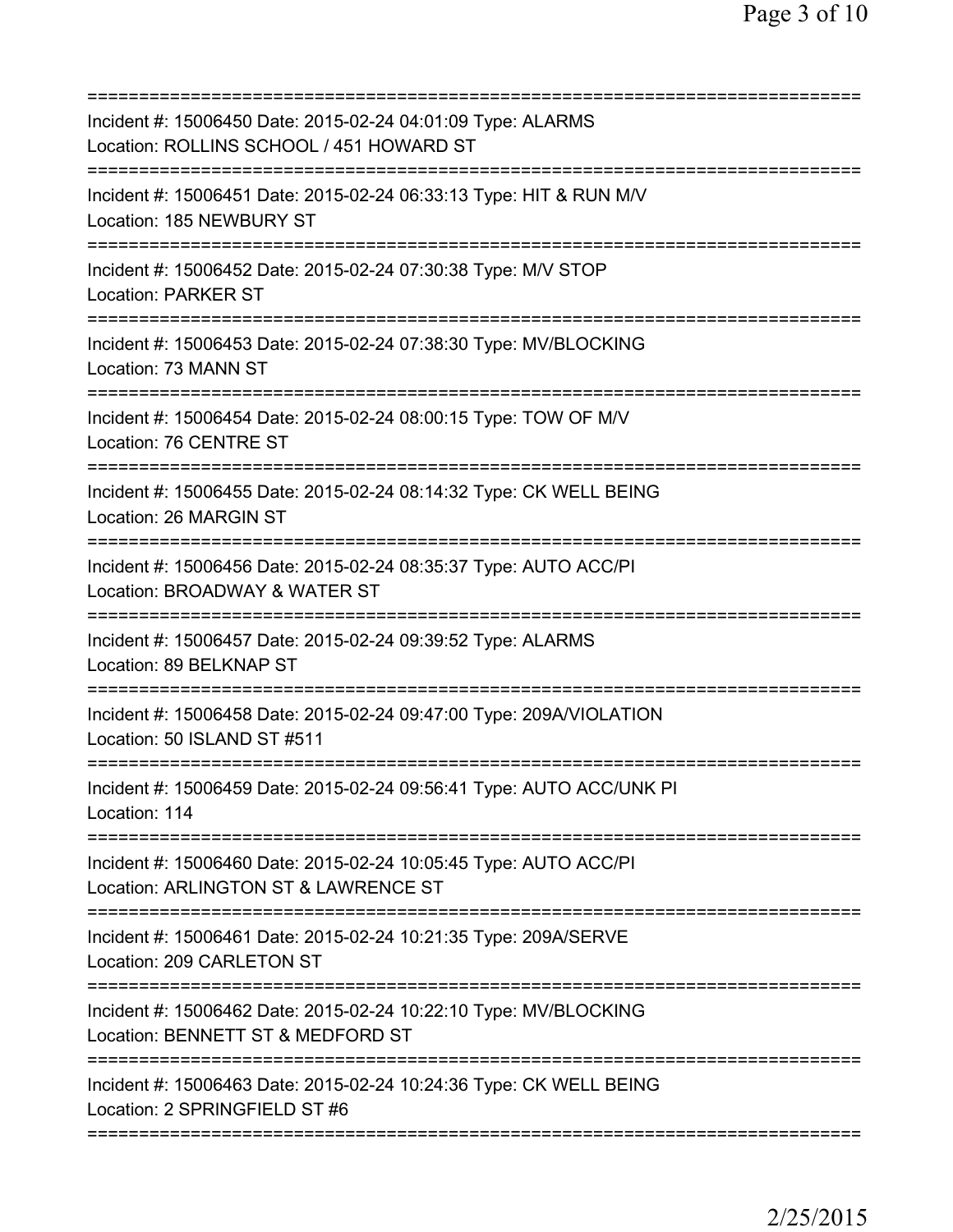| Incident #: 15006464 Date: 2015-02-24 10:28:41 Type: 209A/SERVE<br>Location: 14 PACKARD ST                             |
|------------------------------------------------------------------------------------------------------------------------|
| Incident #: 15006465 Date: 2015-02-24 10:40:22 Type: GENERAL SERV<br>Location: 80 HOLLY ST                             |
| Incident #: 15006466 Date: 2015-02-24 10:46:33 Type: M/V STOP<br>Location: 314 ESSEX ST                                |
| Incident #: 15006467 Date: 2015-02-24 10:50:47 Type: M/V STOP<br><b>Location: CENTRAL BRIDGE</b>                       |
| Incident #: 15006468 Date: 2015-02-24 11:00:02 Type: HIT & RUN M/V<br>Location: 26 EXETER ST                           |
| Incident #: 15006469 Date: 2015-02-24 11:03:17 Type: TOW OF M/V<br>Location: 175 HAVERHILL ST                          |
| Incident #: 15006470 Date: 2015-02-24 11:12:44 Type: WARRANT SERVE<br>Location: 118 BYRON AV                           |
| ============<br>Incident #: 15006471 Date: 2015-02-24 11:24:05 Type: AUTO ACC/NO PI<br>Location: MARKET ST & PARKER ST |
| Incident #: 15006472 Date: 2015-02-24 11:51:02 Type: WIRE DOWN<br>Location: CAMBRIDGE ST & WINTHROP AV                 |
| Incident #: 15006473 Date: 2015-02-24 11:53:35 Type: MV/BLOCKING<br>Location: JACKSON ST & METHUEN ST                  |
| Incident #: 15006474 Date: 2015-02-24 12:11:22 Type: TOW OF M/V<br>Location: ISLAND ST & UNION ST                      |
| Incident #: 15006475 Date: 2015-02-24 12:12:35 Type: STOL/MV/PAS<br>Location: 106 COMMON ST                            |
| Incident #: 15006476 Date: 2015-02-24 12:18:27 Type: WIRE DOWN<br>Location: 24 TENNEY ST                               |
| Incident #: 15006477 Date: 2015-02-24 12:21:03 Type: MAL DAMAGE<br>Location: GROVE ST & PROSPECT ST                    |
| Incident #: 15006478 Date: 2015-02-24 12:31:06 Type: HIT & RUN M/V                                                     |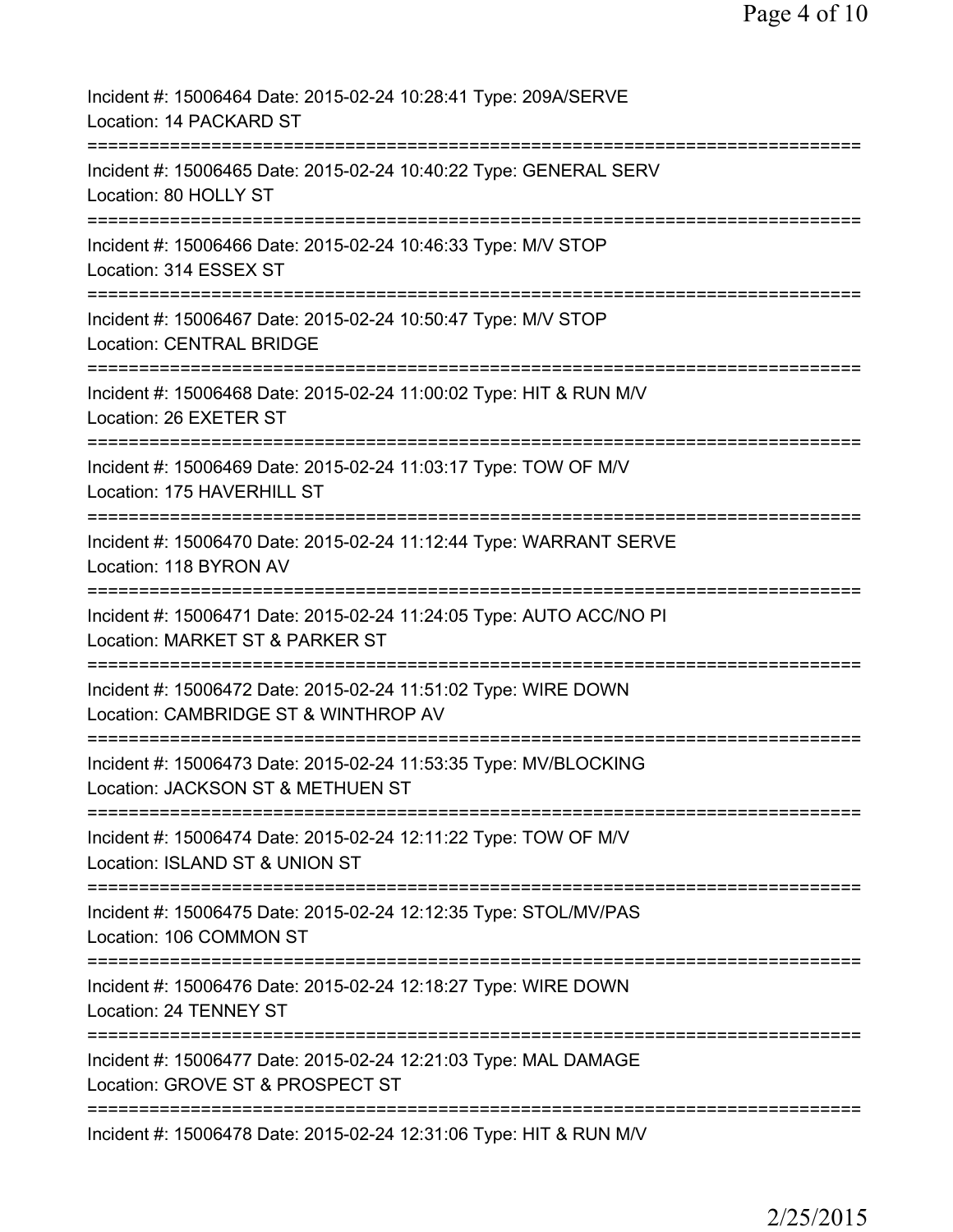| Location: 113 RIVER POINTE WY                                                                                                                                    |
|------------------------------------------------------------------------------------------------------------------------------------------------------------------|
| Incident #: 15006479 Date: 2015-02-24 12:37:18 Type: HIT & RUN M/V<br>Location: 4 INMAN ST                                                                       |
| Incident #: 15006480 Date: 2015-02-24 12:55:18 Type: UNWANTEDGUEST<br>Location: DEMOULAS MARKET / 700 ESSEX ST                                                   |
| Incident #: 15006481 Date: 2015-02-24 13:19:05 Type: ALARMS<br>Location: 7 WOOD LN                                                                               |
| Incident #: 15006482 Date: 2015-02-24 13:26:20 Type: INVESTIGATION<br>Location: 70 CROSS ST                                                                      |
| Incident #: 15006483 Date: 2015-02-24 13:35:56 Type: TOW OF M/V<br>Location: METROPOLITAN CREDIT UNION / 215 S BROADWAY                                          |
| Incident #: 15006484 Date: 2015-02-24 13:38:51 Type: WARRANT SERVE<br>Location: 50 COMMON ST FL 3                                                                |
| Incident #: 15006485 Date: 2015-02-24 14:07:14 Type: AUTO ACC/NO PI<br>Location: 2 HAMPSHIRE ST                                                                  |
| Incident #: 15006486 Date: 2015-02-24 14:18:42 Type: GENERAL SERV<br>Location: 137 BERKELEY ST #BACK<br>=============================<br>----------------------- |
| Incident #: 15006487 Date: 2015-02-24 14:30:44 Type: GENERAL SERV<br>Location: 44 MEDFORD ST                                                                     |
| Incident #: 15006489 Date: 2015-02-24 14:31:06 Type: LARCENY/PAST<br>Location: 545 HAMPSHIRE ST                                                                  |
| Incident #: 15006488 Date: 2015-02-24 14:33:45 Type: SUS PERS/MV<br>Location: SHAWSHEEN RD                                                                       |
| Incident #: 15006490 Date: 2015-02-24 14:36:46 Type: M/V STOP<br>Location: 125 AMESBURY ST                                                                       |
| Incident #: 15006491 Date: 2015-02-24 14:50:50 Type: CK WELL BEING<br>Location: 191 MAPLE ST #2E                                                                 |
| Incident #: 15006492 Date: 2015-02-24 14:59:32 Type: TRESPASSING<br>Location: 30 MYRTLE CT                                                                       |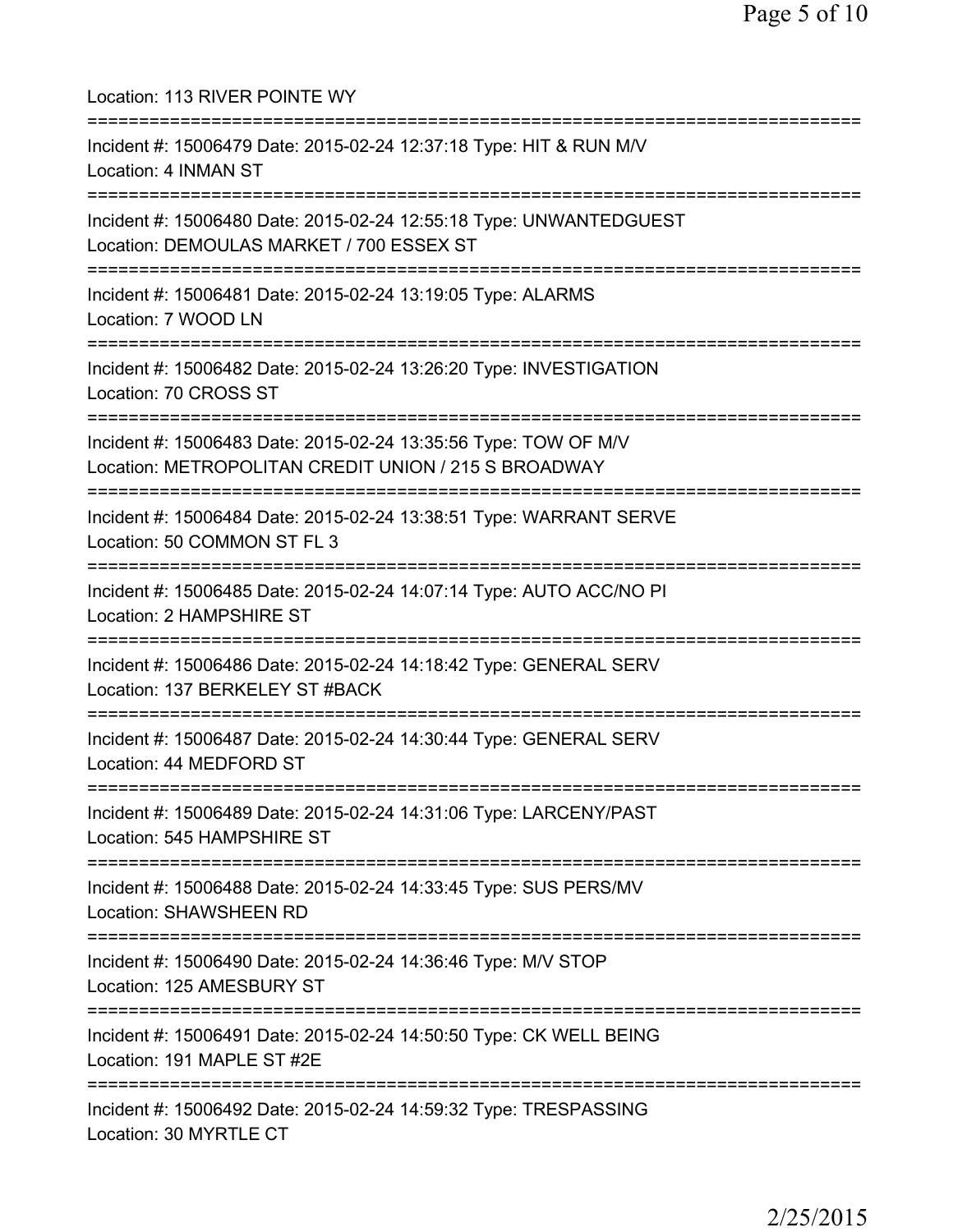| Incident #: 15006493 Date: 2015-02-24 15:08:22 Type: KEEP PEACE<br>Location: 54 ESSEX ST #2                |
|------------------------------------------------------------------------------------------------------------|
| Incident #: 15006494 Date: 2015-02-24 15:13:37 Type: AUTO ACC/NO PI<br>Location: 10 PHILLIPS ST            |
| Incident #: 15006496 Date: 2015-02-24 15:18:11 Type: LARCENY/PAST<br>Location: 29 STATE ST                 |
| Incident #: 15006495 Date: 2015-02-24 15:18:23 Type: E911 HANGUP<br>Location: 101 LOWELL ST #1             |
| Incident #: 15006497 Date: 2015-02-24 15:24:05 Type: MV/BLOCKING<br>Location: ALDER ST & WALNUT ST         |
| Incident #: 15006498 Date: 2015-02-24 15:37:14 Type: MV/BLOCKING<br>Location: 167 MARGIN ST                |
| Incident #: 15006499 Date: 2015-02-24 15:38:38 Type: M/V STOP<br>Location: TACO BELL / 79 WINTHROP AV      |
| Incident #: 15006500 Date: 2015-02-24 15:43:28 Type: DISTURBANCE<br>Location: 2 MUSEUM SQ #1002            |
| Incident #: 15006501 Date: 2015-02-24 15:51:36 Type: ALARMS<br>Location: 446 HAMPSHIRE ST                  |
| Incident #: 15006502 Date: 2015-02-24 15:58:45 Type: LARCENY/PAST<br>Location: HENRY JEWLERS / 77 ESSEX ST |
| Incident #: 15006503 Date: 2015-02-24 15:59:57 Type: GENERAL SERV<br>Location: JACKSON ST & KNOX ST        |
| Incident #: 15006504 Date: 2015-02-24 16:05:45 Type: WIRE DOWN<br>Location: 77 HAWLEY ST                   |
| Incident #: 15006505 Date: 2015-02-24 16:16:18 Type: SUS PERS/MV<br>Location: 60 KINGSTON ST               |
| Incident #: 15006506 Date: 2015-02-24 16:18:08 Type: WARRANT SERVE<br>Location: 24 TYLER ST                |
|                                                                                                            |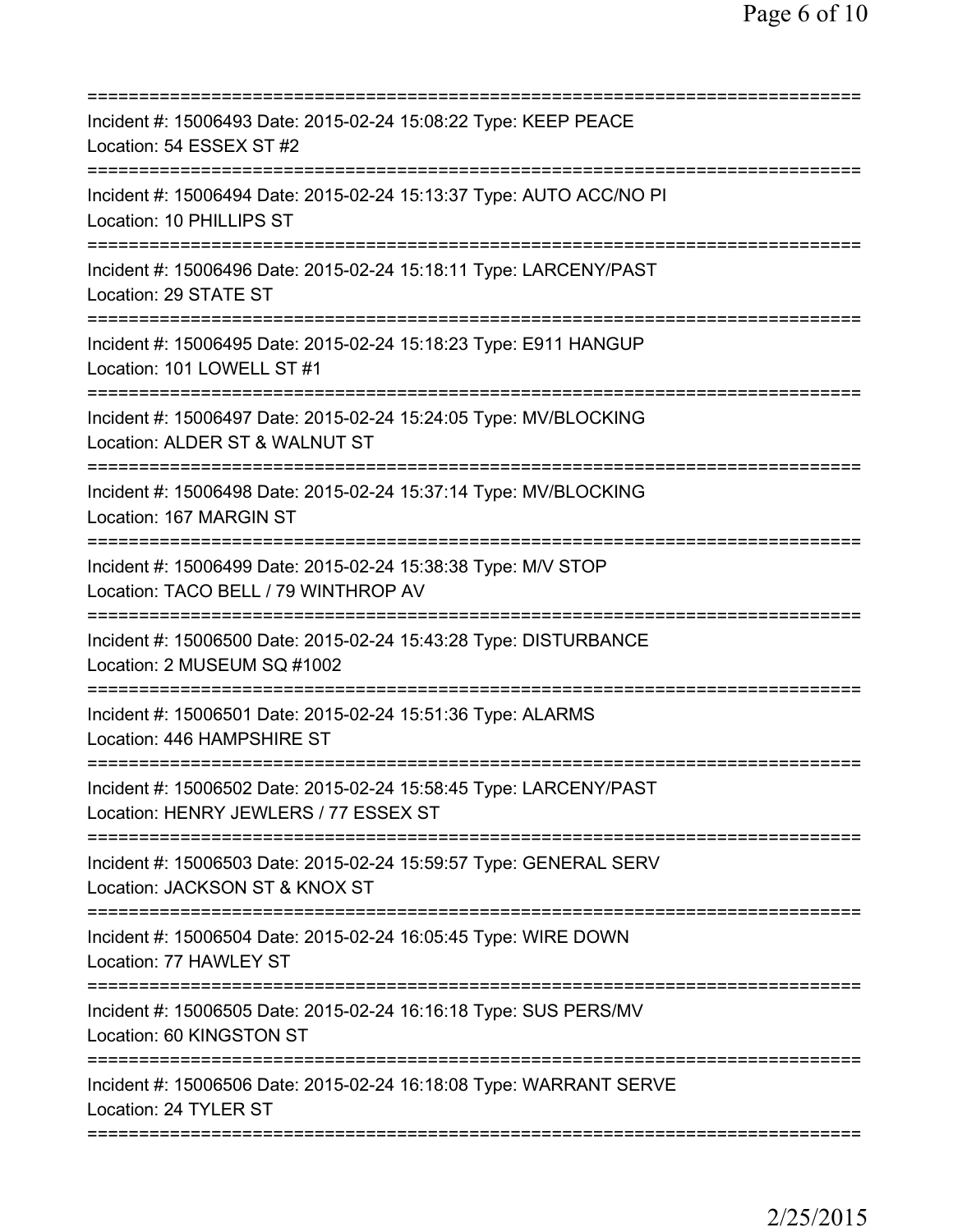| Incident #: 15006507 Date: 2015-02-24 16:35:36 Type: MAL DAMAGE<br>Location: 674 LOWELL ST                                                                |
|-----------------------------------------------------------------------------------------------------------------------------------------------------------|
| Incident #: 15006508 Date: 2015-02-24 16:44:38 Type: LOCKOUT<br>Location: 15 CUSTER ST                                                                    |
| Incident #: 15006509 Date: 2015-02-24 16:51:01 Type: FRAUD<br>Location: 51 WEST ST FL 1                                                                   |
| Incident #: 15006510 Date: 2015-02-24 16:52:57 Type: HIT & RUN M/V<br>Location: ANDOVER ST & BLANCHARD ST                                                 |
| Incident #: 15006511 Date: 2015-02-24 16:54:49 Type: TENANT PROB<br>Location: 51 BASSWOOD ST FL 2                                                         |
| Incident #: 15006512 Date: 2015-02-24 16:54:54 Type: TENANT PROB<br>Location: 433 BROADWAY                                                                |
| Incident #: 15006513 Date: 2015-02-24 16:56:02 Type: CK WELL BEING<br>Location: 189 FARNHAM ST FL 2<br>==============                                     |
| Incident #: 15006514 Date: 2015-02-24 16:56:17 Type: LOST PROPERTY<br>Location: 11 TENNEY ST                                                              |
| Incident #: 15006515 Date: 2015-02-24 17:06:25 Type: MAL DAMAGE<br>Location: HAVERHILL ST & MAY ST                                                        |
| Incident #: 15006516 Date: 2015-02-24 17:08:50 Type: NOTIFICATION<br>Location: 3 N PARISH RD                                                              |
| Incident #: 15006517 Date: 2015-02-24 17:24:13 Type: DISORDERLY<br>Location: 28 JEFFERSON ST                                                              |
| ==================================<br>Incident #: 15006518 Date: 2015-02-24 17:38:34 Type: ALARM/BURG<br>Location: GOOD SHEPARD CENTER / 412 HAMPSHIRE ST |
| Incident #: 15006519 Date: 2015-02-24 17:40:42 Type: LOST PROPERTY<br>Location: NORTHERN ESSEX COMMUNITY COLLE / 45 FRANKLIN ST                           |
| Incident #: 15006520 Date: 2015-02-24 17:49:10 Type: HIT & RUN M/V<br>Location: WALGREENS / 135 BROADWAY                                                  |
| ========================<br>Incident #: 15006521 Date: 2015-02-24 17:57:32 Type: B&E/PROG                                                                 |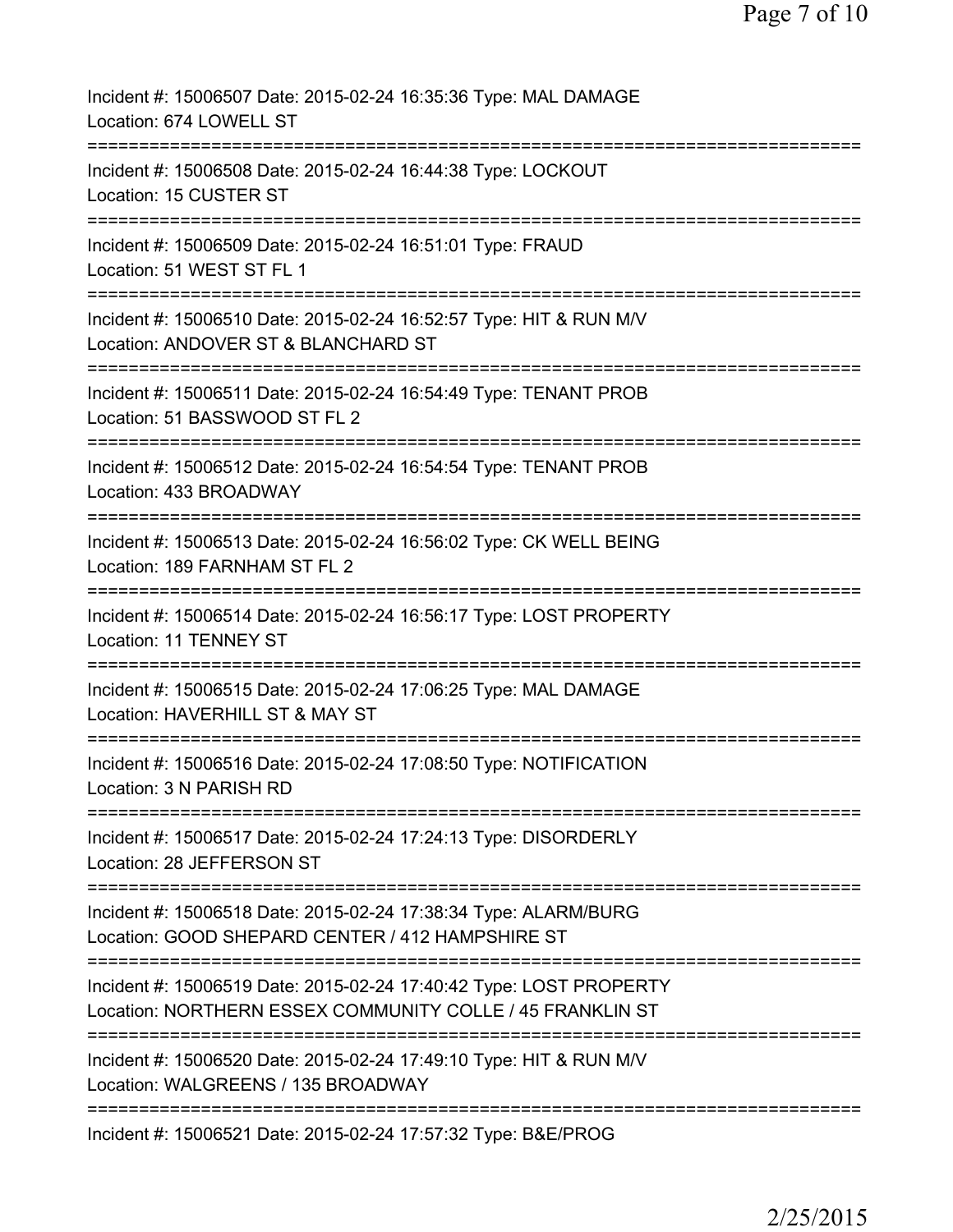Location: 13 DURHAM ST

| Incident #: 15006522 Date: 2015-02-24 18:09:10 Type: ALARM/HOLD<br>Location: SUPER MAS INCORPORATION / 775 ESSEX ST                         |
|---------------------------------------------------------------------------------------------------------------------------------------------|
| Incident #: 15006523 Date: 2015-02-24 18:11:30 Type: MV/BLOCKING<br>Location: 10 MONTGOMERY ST                                              |
| Incident #: 15006524 Date: 2015-02-24 18:16:24 Type: TRESPASSING<br>Location: 459 BROADWAY                                                  |
| Incident #: 15006525 Date: 2015-02-24 18:24:18 Type: SUICIDE ATTEMPT<br>Location: 220 MERRIMACK ST #234 FL 2<br>=========================== |
| Incident #: 15006527 Date: 2015-02-24 18:28:26 Type: MAL DAMAGE<br>Location: 189 GARDEN ST #2 FL BACK                                       |
| Incident #: 15006526 Date: 2015-02-24 18:31:35 Type: ALARM/BURG<br>Location: ABEL COMPANY / 1 INTERNATIONAL WY                              |
| Incident #: 15006528 Date: 2015-02-24 18:33:46 Type: ROBBERY ARMED<br>Location: 348 HAVERHILL ST                                            |
| Incident #: 15006529 Date: 2015-02-24 18:39:36 Type: AUTO ACC/NO PI<br>Location: BROADWAY & CONCORD ST                                      |
| Incident #: 15006530 Date: 2015-02-24 18:43:39 Type: MV/BLOCKING<br>Location: 76 GROTON ST                                                  |
| Incident #: 15006531 Date: 2015-02-24 18:51:38 Type: 911 HANG UP<br>Location: JORDAN ST & WATER ST                                          |
| .------------------------<br>Incident #: 15006532 Date: 2015-02-24 18:56:16 Type: KEEP PEACE<br>Location: 108 RIVER POINTE WY #4201         |
| Incident #: 15006533 Date: 2015-02-24 19:09:17 Type: SUICIDE ATTEMPT<br>Location: 220 MERRIMACK ST #234 FL 2                                |
| :==============================<br>Incident #: 15006534 Date: 2015-02-24 19:21:51 Type: TOW OF M/V<br>Location: 189 GARDEN ST               |
| Incident #: 15006535 Date: 2015-02-24 19:25:16 Type: 209A/SERVE<br>Location: 32 MAGINNIS AV                                                 |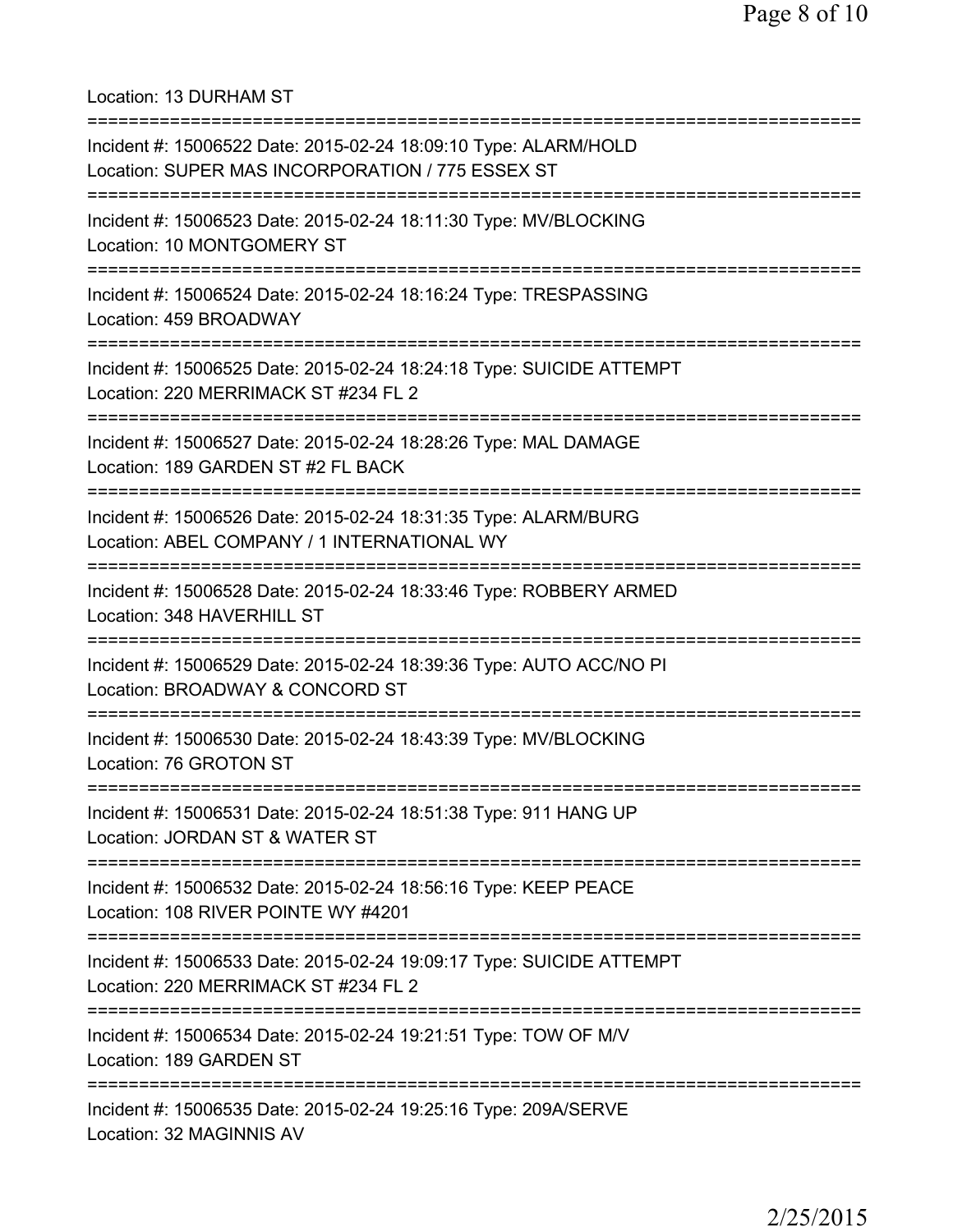| ========================                                                                                                 |
|--------------------------------------------------------------------------------------------------------------------------|
| Incident #: 15006536 Date: 2015-02-24 19:58:05 Type: MAN DOWN<br>Location: 196 EXCHANGE ST FL 2                          |
| Incident #: 15006537 Date: 2015-02-24 20:29:18 Type: STOL/MV/PAS<br>Location: AMES ST & HAVERHILL ST                     |
| Incident #: 15006538 Date: 2015-02-24 20:39:35 Type: HIT & RUN M/V<br>Location: 292 S UNION ST                           |
| Incident #: 15006539 Date: 2015-02-24 20:46:07 Type: COURT DOC SERVE<br>Location: 118 PHILLIPS ST FL 2                   |
| Incident #: 15006540 Date: 2015-02-24 21:20:05 Type: M/V STOP<br>Location: BROOKFIELD ST & FARLEY ST                     |
| Incident #: 15006541 Date: 2015-02-24 21:52:08 Type: NOISE ORD<br>Location: 101 LOWELL ST FL 2                           |
| Incident #: 15006542 Date: 2015-02-24 22:04:18 Type: M/V STOP<br>Location: 68 WOODLAND ST                                |
| Incident #: 15006543 Date: 2015-02-24 22:05:42 Type: ALARM/BURG<br>Location: TRIPOLIS BAKERY978-682-7754 / 104 COMMON ST |
| Incident #: 15006544 Date: 2015-02-24 22:08:57 Type: MV/BLOCKING<br>Location: 143 HIGH ST                                |
| Incident #: 15006545 Date: 2015-02-24 22:18:08 Type: LOST PROPERTY<br>Location: MCDONALDS / 50 BROADWAY                  |
| Incident #: 15006546 Date: 2015-02-24 22:25:53 Type: SHOPLIFTING<br>Location: WALGREENS / 135 BROADWAY                   |
| Incident #: 15006547 Date: 2015-02-24 22:33:04 Type: WARRANT SERVE<br>Location: 28 SUMMER ST                             |
| Incident #: 15006548 Date: 2015-02-24 22:51:24 Type: HOME INVASION<br>Location: 153 BEACON AV #16 FL 2                   |
| Incident #: 15006549 Date: 2015-02-24 22:55:44 Type: ROBBERY ARMED<br>Location: JAQUELINE GROCERY / 334 LOWELL ST        |
|                                                                                                                          |